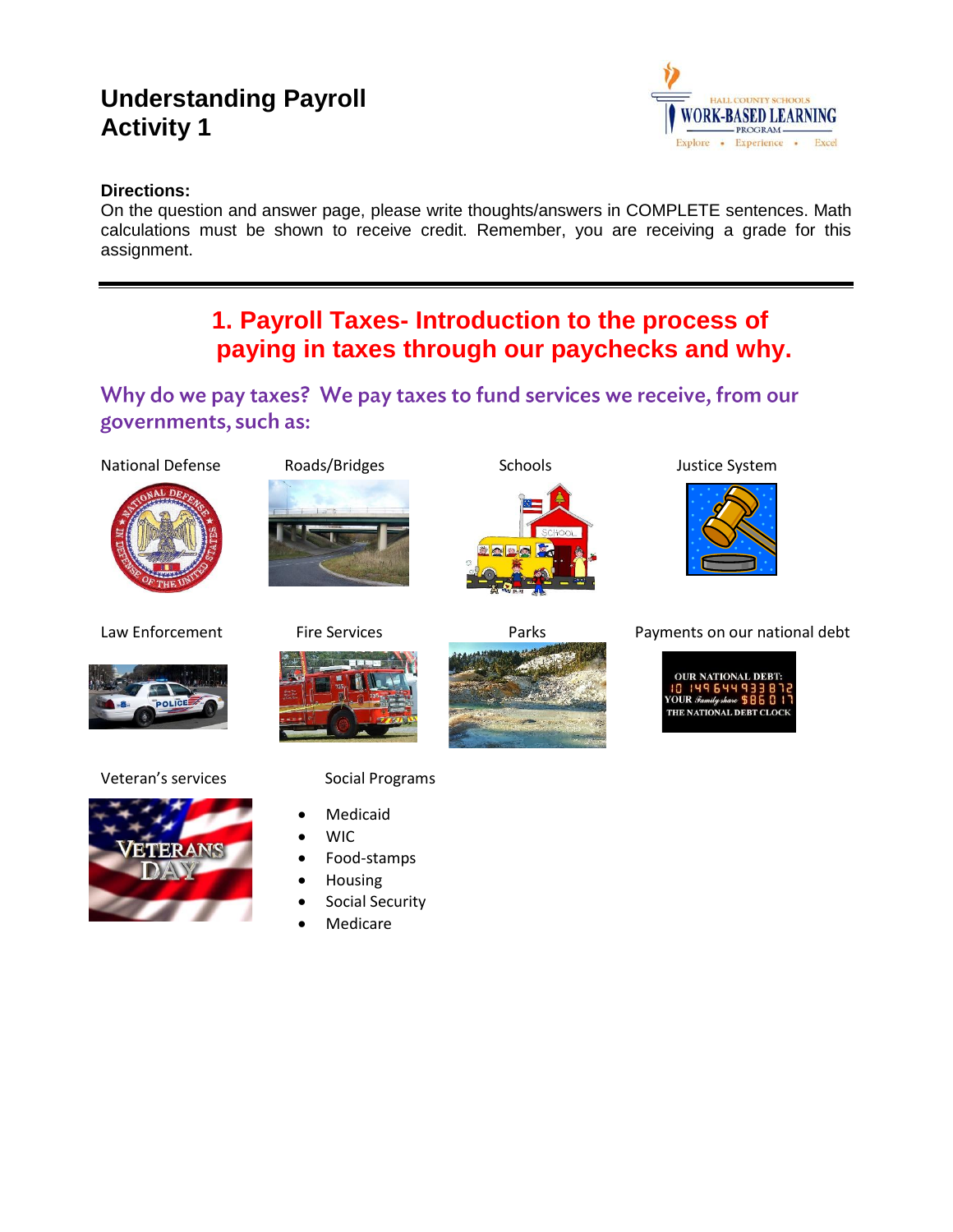There are several kinds of taxes we pay through our paychecks - thus they are "payroll taxes". Two of those are:





Good news!! Fortunately, local taxes (county or city- Hall or Gainesville, Flowery Branch, Oakwood, etc.) are not ordinarily taken from your paycheck!

LOOK at the paycheck stub below. Each time you receive a paycheck (it doesn't matter if you get a paper check or if you receive your pay through direct deposit into your bank account) you have access to a pay record similar to this one (it could be a paper stub or available to you online). The yellow marked section reports the amount of taxes withheld from this particular paycheck.

| <b>Some Corporation</b><br>123 Somewhere Drive<br>Durham, NC<br>12345                                    |                                                                                              |  | <b>Earnings Statement</b><br>Hope Marie Kingsley<br>8670 Rogerson Drive<br>Durham, NC<br>27701 |   |
|----------------------------------------------------------------------------------------------------------|----------------------------------------------------------------------------------------------|--|------------------------------------------------------------------------------------------------|---|
| Employee ID number<br>Job title<br>Social security number<br>Department number<br>Pay period<br>Pay date | 98856<br>Administrative Assistant<br>123-45-6789<br>K7890<br>01/06/03 - 01/17/03<br>01/17/03 |  |                                                                                                | з |
| <b>Taxable Marital Status</b><br><b>Exemptions/Allowances</b><br>Federal<br><b>State</b>                 | Married<br>2<br>$\overline{2}$                                                               |  |                                                                                                | 4 |
| Eamings<br>rate<br>hours<br>80.00<br>1200.00<br>Gross pay                                                | this period<br>1200.00<br>1200.00                                                            |  | year to date<br>9600.00<br>9600.00                                                             | 5 |
| <b>Deductions</b><br>Federal income tax<br>State income tax<br>Social Security tax<br>Medicare tax       | 121.99<br>79.68<br>18.64<br>65.63                                                            |  | 975.92<br>637.44<br>149.12<br>525.04                                                           | 6 |
| Health<br>Dental<br>Retirement*<br>Net pay                                                               | 76.58<br>26.56<br>150.00<br>660.92                                                           |  | 612.64<br>212.48<br>1200.00<br>* Excluded from federal taxable wages                           | 7 |